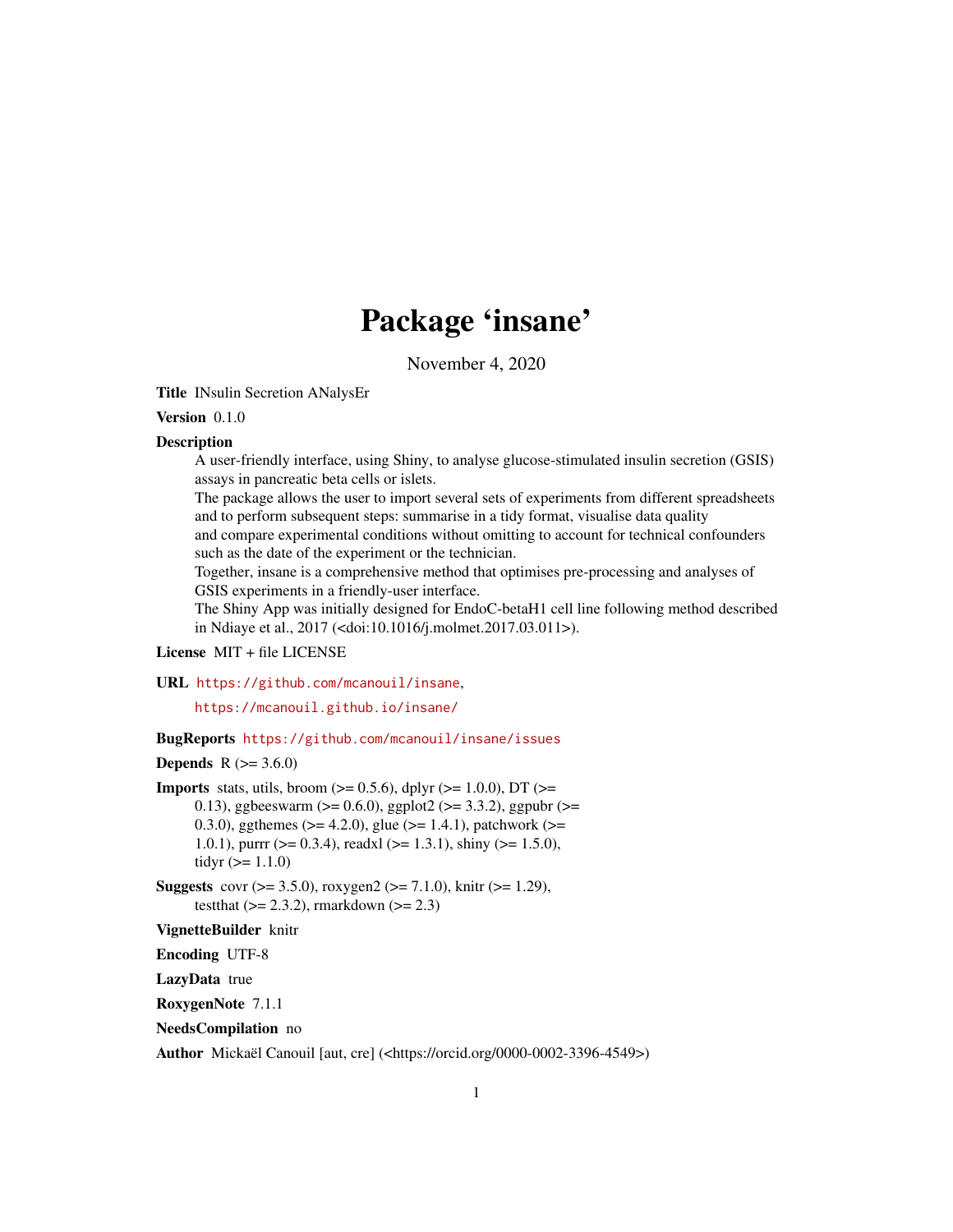<span id="page-1-0"></span>Maintainer Mickaël Canouil <mickael.canouil@cnrs.fr>

Repository CRAN

Date/Publication 2020-11-04 12:10:03 UTC

# R topics documented:

| Index |  |  |  |  |  |  |  |  |  |  |  |  |  |  |  |  |  |  |  |  |  |
|-------|--|--|--|--|--|--|--|--|--|--|--|--|--|--|--|--|--|--|--|--|--|
|       |  |  |  |  |  |  |  |  |  |  |  |  |  |  |  |  |  |  |  |  |  |
|       |  |  |  |  |  |  |  |  |  |  |  |  |  |  |  |  |  |  |  |  |  |

deploy *Deploy the Shiny App*

# Description

Deploy (copy) the shiny application to the specified directory

# Usage

```
deploy(
 directory = "/srv/shiny-server",
  app_name = "insane",
 demo = FALSE,
 overwrite = FALSE
)
```
### Arguments

| directory | [character] A character vector of one path to the new location.                            |
|-----------|--------------------------------------------------------------------------------------------|
| app_name  | [character] A character vector defining the shiny application name in the new<br>location. |
| demo      | [logical] A logical indicating if examples spreadsheets should be copied in the<br>app.    |
| overwrite | [logical] A logical indicating if existing destination files should be overwritten.        |

# Value

[logical](#page-0-0) A logical indicating whether the deployment is successfull (TRUE) or not (FALSE).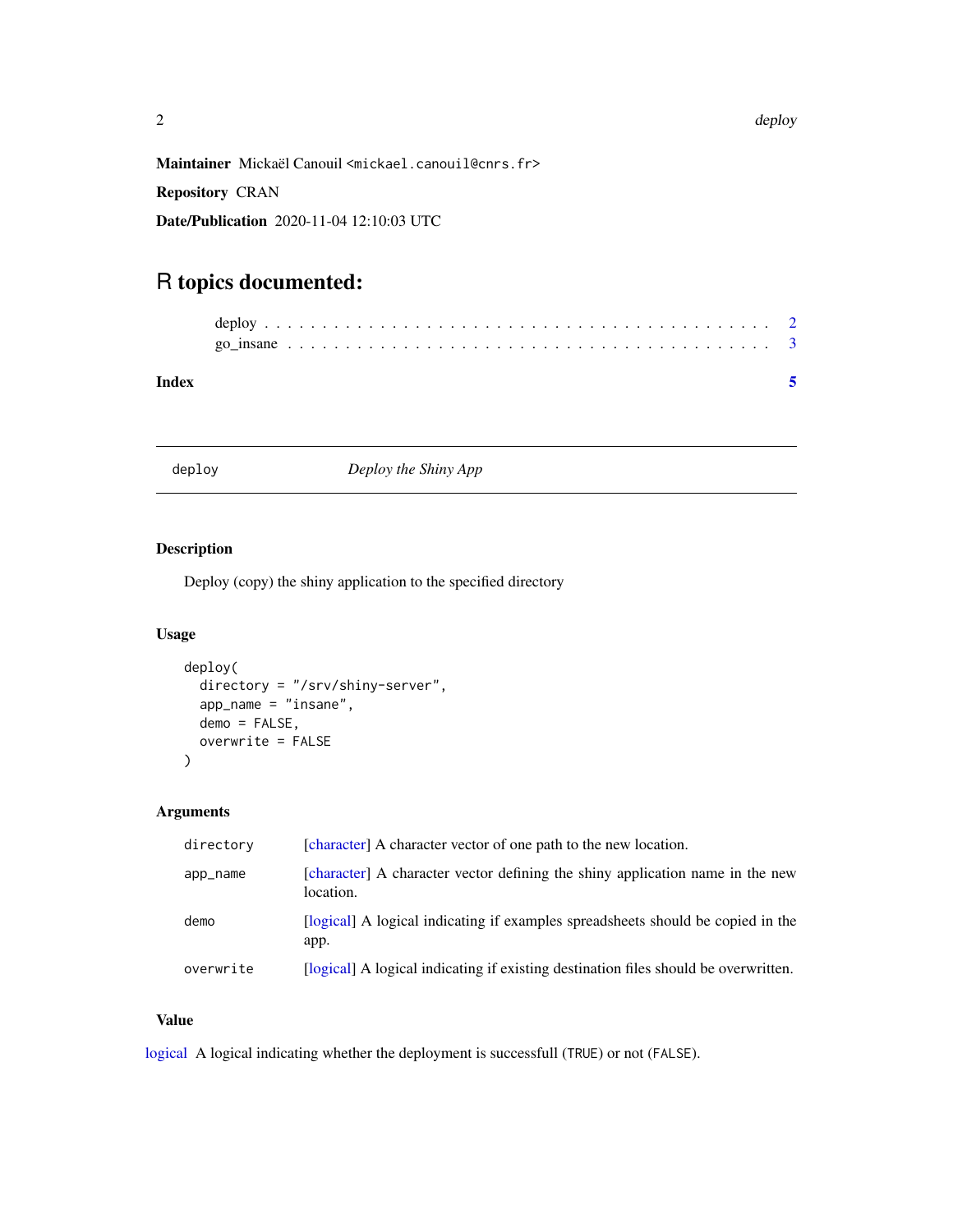#### <span id="page-2-0"></span> $g$ o\_insane  $3$

# Examples

```
deploy(directory = ".")
if (interactive()) {
  shiny::runApp("insane")
}
```
# go\_insane *Run the Shiny Application*

# Description

Runs a Shiny application. This function normally does not return; interrupt R to stop the application (usually by pressing Ctrl+C or Esc).

#### Usage

```
go_insane(
 demo = FALSE,
 port = getOption("shiny.port"),
 launch.browser = getOption("shiny.launch.browser", interactive()),
 host = getOption("shiny.host", "127.0.0.1"),
 workerId = ",
 quiet = FALSE,
 display.mode = c("auto", "normal", "showcase"),
  test.mode = getOption("shiny.testmode", FALSE)
)
```
#### Arguments

| demo     | [logical] A logical indicating if examples spreadsheets should be copied in the<br>app.                                                                                                                                                                        |
|----------|----------------------------------------------------------------------------------------------------------------------------------------------------------------------------------------------------------------------------------------------------------------|
| port     | The TCP port that the application should listen on. If the port is not specified,<br>and the shiny port option is set (with options (shiny port = $XX$ )), then that<br>port will be used. Otherwise, use a random port.                                       |
|          | launch browser If true, the system's default web browser will be launched automatically after<br>the app is started. Defaults to true in interactive sessions only. This value of this<br>parameter can also be a function to call with the application's URL. |
| host     | The IPv4 address that the application should listen on. Defaults to the shiny, host<br>option, if set, or "127.0.0.1" if not. See Details.                                                                                                                     |
| workerId | Can generally be ignored. Exists to help some editions of Shiny Server Pro route<br>requests to the correct process.                                                                                                                                           |
| quiet    | Should Shiny status messages be shown? Defaults to FALSE.                                                                                                                                                                                                      |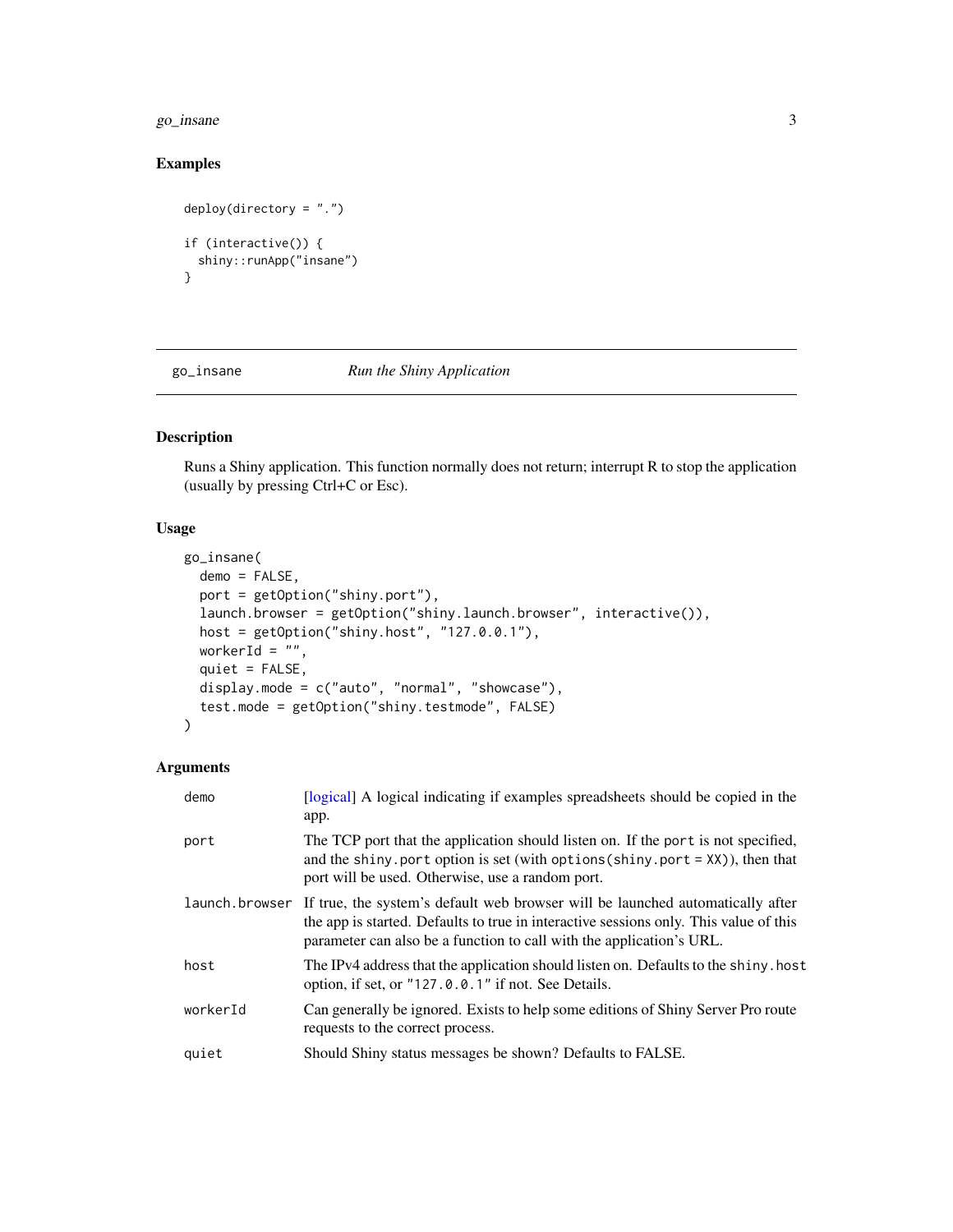| display.mode | The mode in which to display the application. If set to the value "showcase",<br>shows application code and metadata from a DESCRIPTION file in the application<br>directory alongside the application. If set to "normal", displays the application<br>normally. Defaults to "auto", which displays the application in the mode given<br>in its DESCRIPTION file, if any. |
|--------------|----------------------------------------------------------------------------------------------------------------------------------------------------------------------------------------------------------------------------------------------------------------------------------------------------------------------------------------------------------------------------|
| test.mode    | Should the application be launched in test mode? This is only used for recording<br>or running automated tests. Defaults to the shiny, test mode option, or FALSE<br>if the option is not set.                                                                                                                                                                             |

# Examples

```
if (interactive()) {
  library(insane)
 # Must be run in an interactive R session!
 go_insane()
}
```